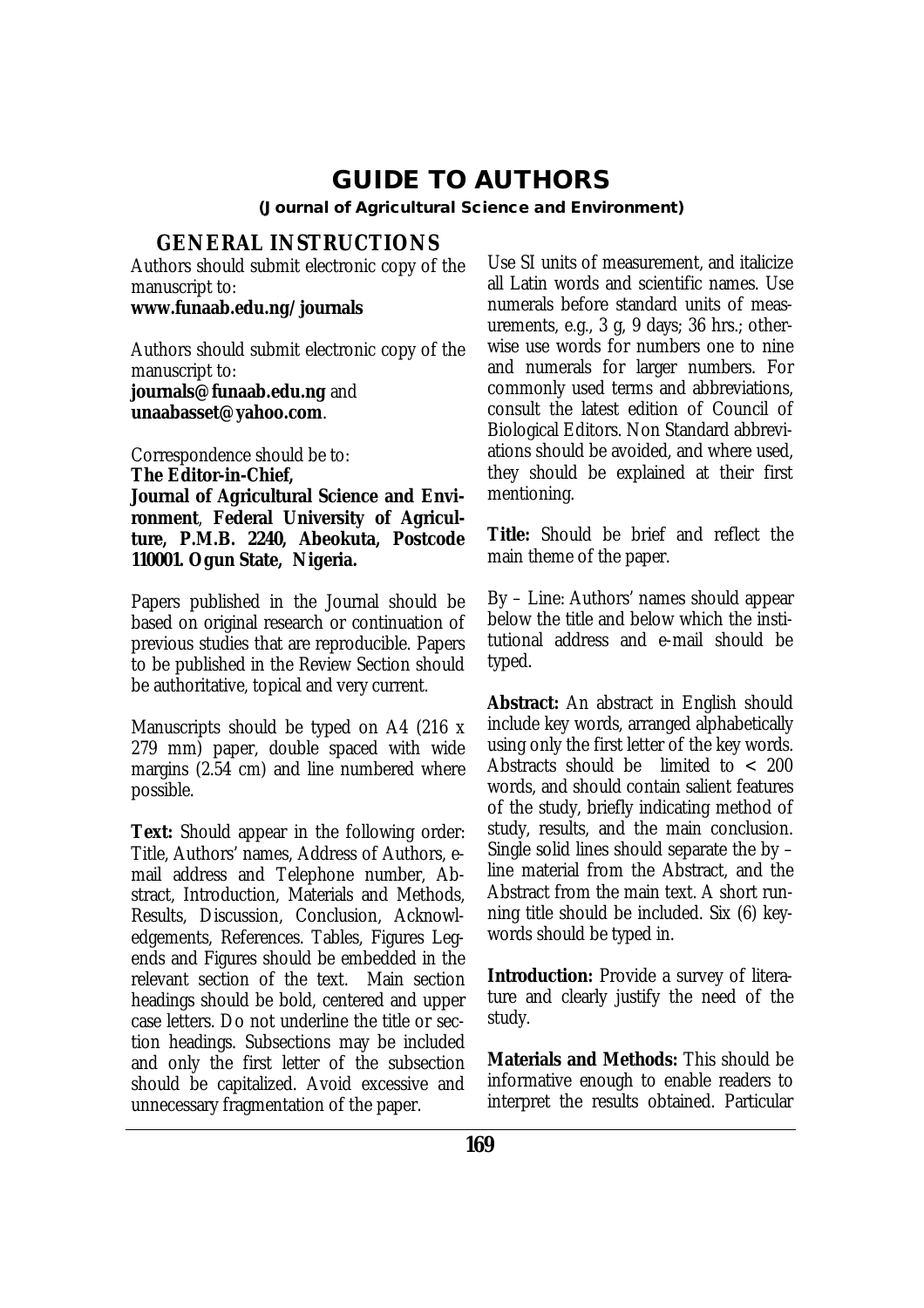attention should be paid to the design, analysis and statistics.

**Results:** Should be concise: Avoid reproducing information already in tables.

**Discussion:** This may be combined with results but generally should be separate. It should indicate clearly the significance and implications of the results obtained. Inferences and opinions should be distinguished from facts, and should not duplicate results except to introduce or clarify points. Reference should be made to published literature.

**Conclusion:** The paper should draw major conclusions from the study or alternatively, the Discussion section may end with concluding remarks from the study.

**Acknowledgements:** Financial contributors, pre-paper reviewers, etc. should be acknowledged.

**References:** Only articles or books published or "in press" may be cited. Copies of the publishers' letters of acceptance should accompany all such citations. The reference list should be arranged alphabetically. Authors should be referred to in text by names and year (Harvard system). References should be as current as possible.

#### **Examples:**

**Aiyelaagbe, L.O.O., Adeola, A.O., Popoola, L., Obisesan, K.O.** 2010. Agroforestry potential of *Dacryodes edulis* in the oil palm cassava belt of southeastern Nigeria. *Agroforestry systems* 48: 263 – 274.

Within the text, references should be given as:

Aiyelaagbe *et al.,* (2010), or similar results have

been obtained with irrigated rice in Bangladesh (Aiyelaagbe *et al.,* 2010); and if many citations, cite as (Leakey, 1998; Muyonga, 2010; Titilayo, 2010) For books, list as:

**Gafez, D.A.** 1980. Reproduction in tropical sheep. Fadigba and Okigwe, Lagos. 450pp.

Or:

**Montgomery, G. VI., Kelly, R.W., Dans, G.H., Allison, A.J.** 1985. Ovulation rate and oestrus synchronization in Boorola genotypes: Some aspects of age, season and nutrition. In: *Genetics* of Reproduction in sheep. Land, R.B. and Robinson, D.W (Eds.), Pp. 155 – 190. Butterworths, London.

Personal communication may be cited only in the text, giving names, date, and institution or organization of source of information.

**Tables and Figures:** Tables and Figures, self-explanatory, without reference to the text or other tables and figures captions, should be brief but adequately describe the contents. "The Tables should be numbered in Arabic numerals and should follow the page in the text where they were referred to. Figure captions should be typed on a separate sheet of paper. In the text, spell out the word Table but abbreviate Figure to Fig. Capitalize the first letter of table column and row headings. Footnotes are designated with superscript lowercase letters.

Graphs should be boxed and ordinates and abscissions marked with index lines. Illustrations should be in black and white and of a size that allows a reduction of up